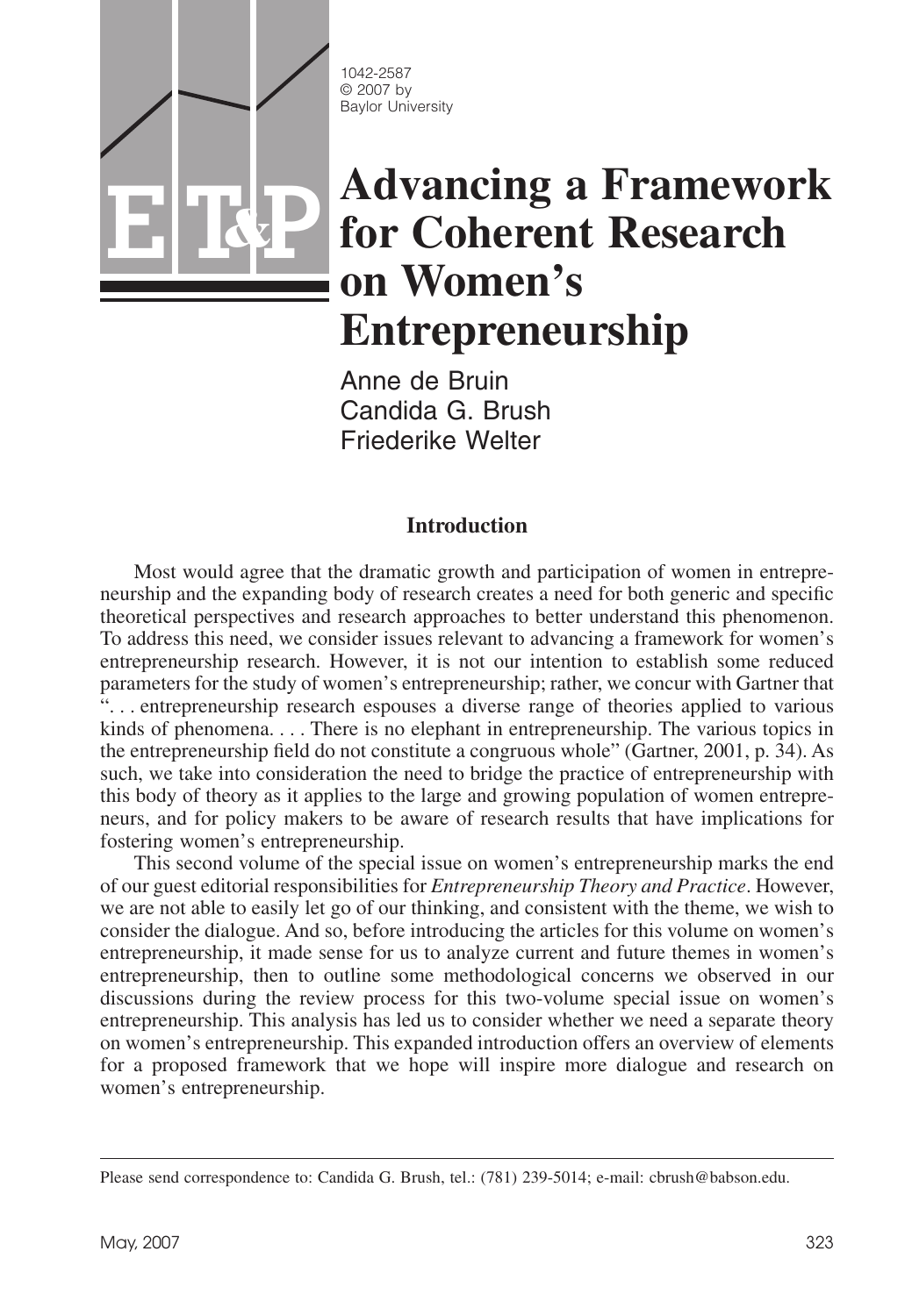#### **Themes in Women's Entrepreneurship Research**

Of the 52 articles submitted to the special issue on women's entrepreneurship in *Entrepreneurship Theory and Practice*, the most popular topics in empirical research about women's entrepreneurship are financing (8), networks/social capital (6), and research on performance (6), including growth, growth strategies, and issues of success. Other topics include studies about individual characteristics and behaviors, such as entrepreneurial orientation (1) or self-efficacy (3), intentions and motivations (4), decision models  $(2)$ , and perceptions  $(2)$ .<sup>1</sup> Another cluster of studies researched particular groups of women entrepreneurs such as African-American women business owners, Indian women entrepreneurs, spouses or co-preneurs, and the like. Only a few submissions have explicitly studied entrepreneurial processes, such as opportunity recognition. Even fewer are concerned with the environment for entrepreneurship, which include country studies (e.g., women business owners in Iran or Pakistan), regional environments (e.g., rural women entrepreneurship, urban women's entrepreneurship), sector contexts (e.g., small home offices of women, high-tech women businesses), and institutional environments (e.g., labor markets, normative country contexts).

What is the picture emerging from this overview of topics? In short, it is strikingly different from previous research on women's entrepreneurship. For example, a recent literature review of 400 academic articles on women entrepreneurs by Carter, Anderson, and Shaw (2001) found several studies investigating specific gender differences in business management, finance, business networks, and performance. On the other hand, the submissions to the special issue do not reflect the current topical research in the entrepreneurship community (e.g., opportunity recognition [Eckhardt & Shane, 2003], cognition [Wadeson, 2006], corporate entrepreneurship [Sharma & Chrisman, 1999]). This is somewhat surprising, insofar as most researchers generally assume current topics of interest in entrepreneurship would also be of interest with regard to women entrepreneurs, and that most scholars studying women's entrepreneurship appear to accept the mainstream discussion on methodology as a guiding principle for research without questioning whether this will capture the manifold realities of women's entrepreneurship (Gatewood, Carter, Brush, Greene, & Hart, 2003). It appears that researchers studying women's entrepreneurship follow different guiding principles, identifying those topics somewhat outside the mainstream of entrepreneurship generally, but where results will inform the women's behaviors and participation.We observed three broad groups of research themes: annuals, perennials, and saplings.

*Annuals* are studies wherein additional research is unlikely to contribute (much) to new knowledge. We consider these to be descriptive studies or profiles of women and men entrepreneurs and their business. Clearly, descriptive studies are important first steps, but they are dead-end themes and, like their short-lived parallels in the plant world, have limited lives, and are not productive for future studies. While these dead-end themes or annuals are certainly of use if such studies are conducted in unfamiliar contexts (e.g., transition or developing countries, "nontraditional" sectors), in general, this is research that has lived its life and is now over. Generally, most descriptive studies, especially those with small and convenience samples that research personal characteristics of female entrepreneurs, find more similarities than differences to male counterparts (Gatewood

<sup>1.</sup> The total number of submissions mentioned in this paragraph differs from the actual number of 52 submissions, because the count was based on the main topic of submissions. To conduct a separate topic count, however, was difficult because many of the submissions combined topics.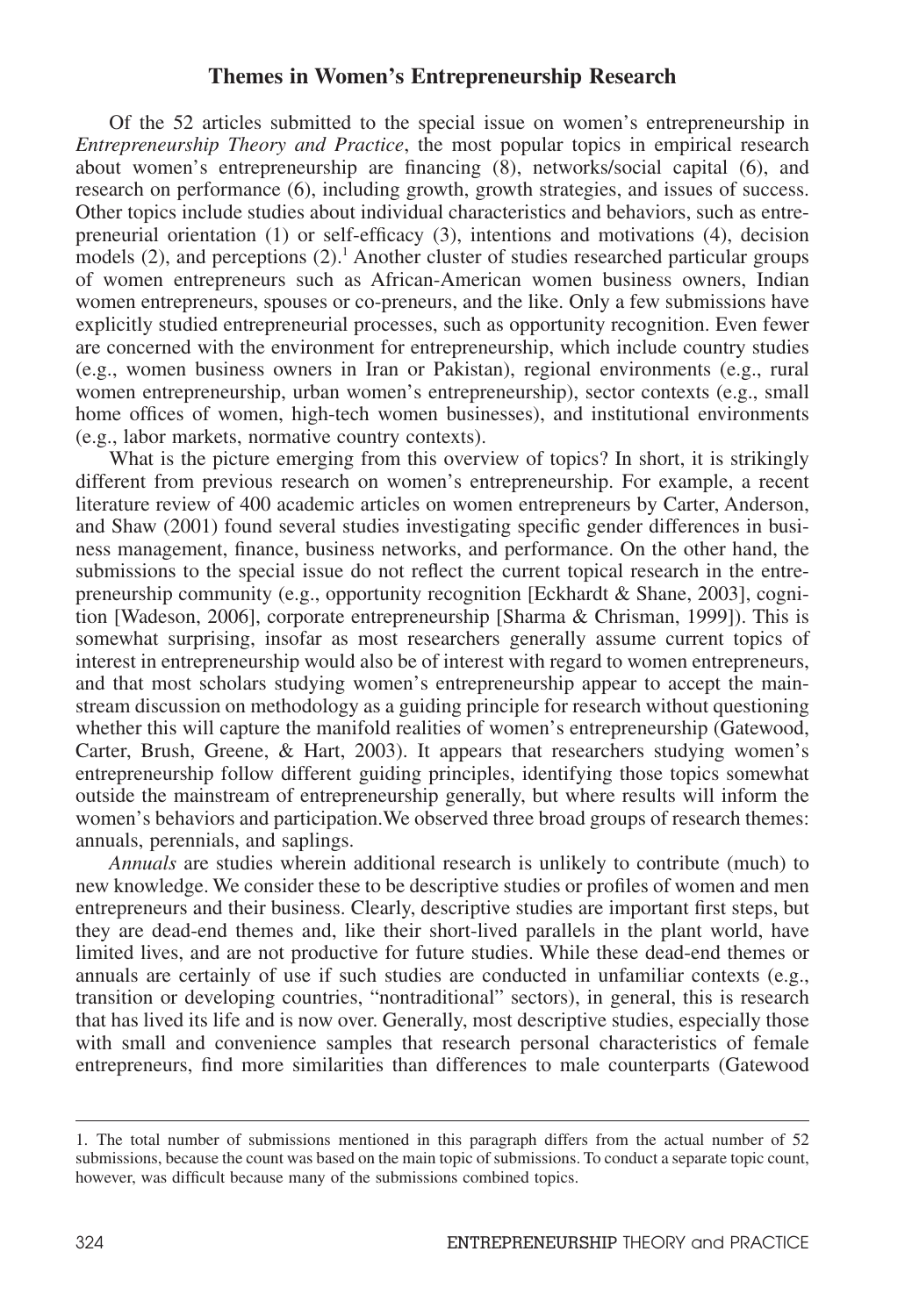et al., 2003). However, in terms of business characteristics, women entrepreneurs tend to set up their ventures with lower start-up capital than men, and they are generally found to be smaller in size compared with those owned by men (Brush, 1992, 2006; Welter, Smallbone, & Isakova, 2006).

*Perennials* are recurrent topics that are always "in fashion" and continue to remain on the research agenda. These are often tackled in articles with a high probability of being published, as they pick up on the mainstream entrepreneurship strands and/or methods. For example, studies examining effects of resources on start-up and growth (Carter & Allen, 1997), or the effects of individual factors on start-up and growth (Anna, Chandler, Jansen, & Mero, 2000; Cliff, 1998). This group also includes articles that use or build on existing data sets that are in popular usage like, e.g., the Global Entrepreneurship Monitor (GEM).

*Saplings* are new and emerging topics which, as with young trees, have already taken root, but it remains to be seen if they will continue to grow and flourish. Surprisingly, few submissions to the special issue echo the new and emerging streams currently popular in the "mainstream" entrepreneurship debate, namely, opportunity recognition (e.g., Eckhardt & Shane, 2003; Shane & Venkataraman, 2000), decision-making styles such as bricolage (Baker & Nelson, 2005) or effectuation (Sarasvathy, 2001), or the recent focus on normative and societal environments influencing entrepreneurship (e.g., Baughn, Chua, & Neupert, 2006; de Bruin & Dupuis, 2003; Langowitz & Minniti, 2007; Welter et al., 2006). It is not entirely clear why this is the case. It could be that there are other topics to be investigated within the field of women's entrepreneurship research that have not yet come to the fore.

Based on the submissions to the special issues, as well as other review studies (e.g., Brush, 1992, 2006; Carter et al., 2001; Gatewood et al., 2003; Welter, Smallbone, Isakova, & Aculai, forthcoming), we identify financing, networking and social capital, and growth/ performance as perennials and potential saplings in women's entrepreneurship research.

• *Financing*—There are scores of studies examining access to capital and venture capital funding of entrepreneurial firms (Gatewood et al., 2003; Mason & Harrison, 1999). Yet a much smaller number of studies include or study women. With regard to financing, previous research shows that women-owned businesses start with both lower levels of overall capitalization and lower ratios of debt finance than men-owned businesses (Carter & Allen, 1997; Coleman, 2000). These differences are attributed to structural and sectoral differences. Interestingly, the topic of financing is a limited area of study, where few systematic studies exist (e.g., Alsos, Isaksen, & Ljunggren 2006; Carter, Shaw, Lam, & Wilson, 2007). However, anecdotal evidence suggests sex discrimination issues, which leads researchers to state a need to accumulate more knowledge in this area (Brush, Carter, Gatewood, Greene, & Hart, 2006).

• *Networks and Social Capital*—Gender differences in network structures and networking behavior, i.e., in social capital, may influence both the decision to start and grow a business, as well as business survival and success. Network research is a popular topic in entrepreneurship studies; however, only few studies include women or compare them with men. Moreover, these studies show nonconclusive results. What remains to be seen with respect to women is whether "... these entrepreneurial networks are effective at facilitating the transition to self-employment" (McManus, 2001, p. 82).

• *Growth/Performance*—Gender also plays a role in business performance, insofar as it influences the self-perception of women entrepreneurs and their abilities to realize business growth given the desirability society attaches to business success (Anna et al., 2000). Additionally, the nature and extent of family support can influence the performance of women-owned businesses, referring to the emotional and financial support the family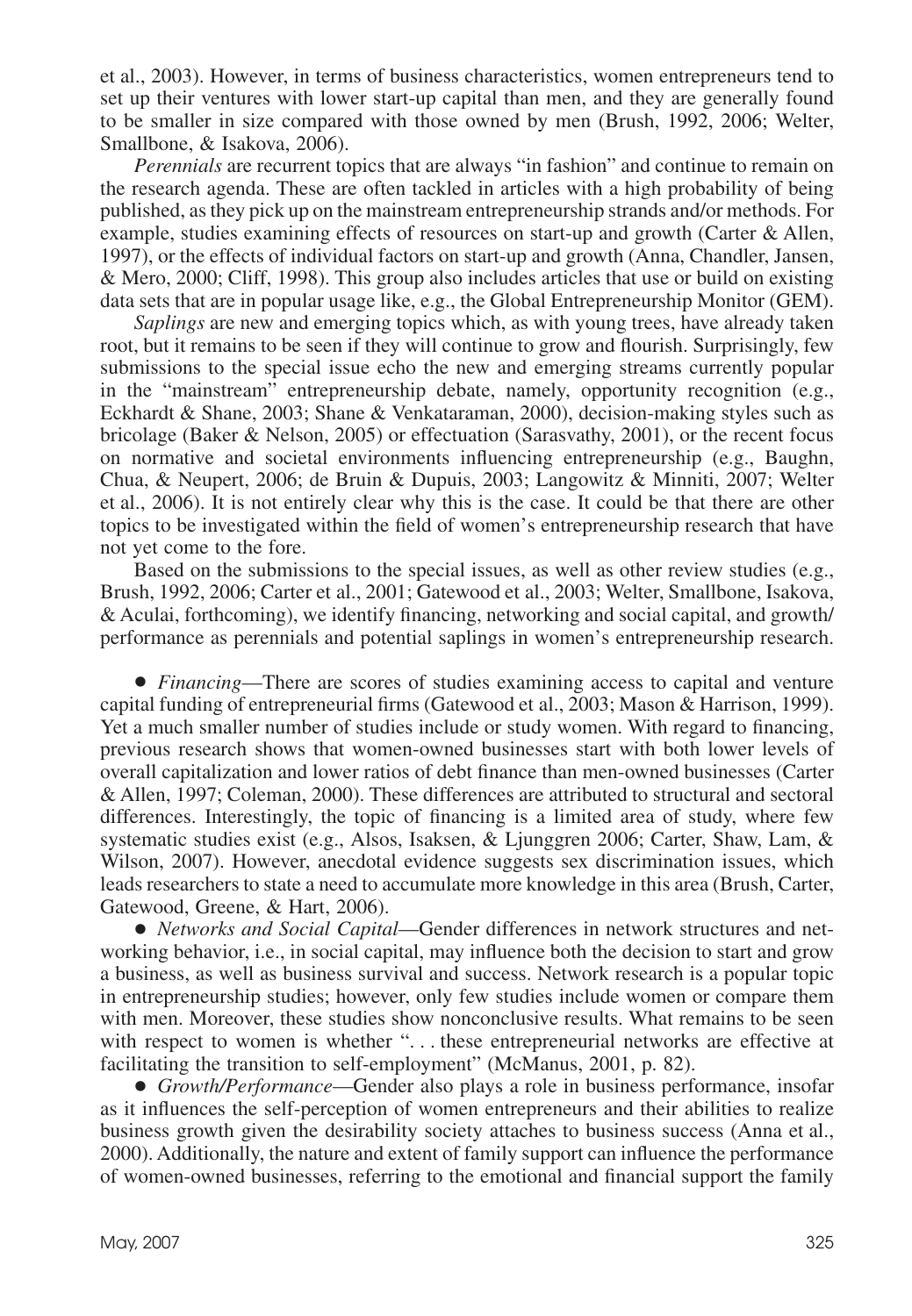may offer, as well as family labor, where previous research demonstrated that nonformal husband and wife teams can play a vital role in the performance of micro enterprises (Baines & Wheelock, 1998). In this regard, entrepreneurship scholars (e.g., Aldrich & Cliff, 2003; Jennings & McDougald, in press; Wheelock, 1998; Welter et al., 2006) only now draw more attention to the embeddedness of entrepreneurship in family and household contexts, often discussing this in the context of work–life balance.

All this leads to the question as to whether research on women's entrepreneurship is investigating the right topics. Our impression from reviewing the 52 submissions to the two special issues is that most of this research is relevant to the phenomenon of women entrepreneurship, insofar as studying personal factors, resources, financing, strategies, and performance are essential elements. In line with Curran and Blackburn (2001), we suggest that the reason for this dominance of phenomenon-driven research may be the interplay between academia and policy maker/practitioners in this field where much more topics are brought onto the agenda by policy makers instead of being driven by results from theory building. This has led us to consider the methods and research design used by researchers.

## **Approaches Used in Researching Women's Entrepreneurship: An Overview**

We classified all submissions to the special issue according to the unit of analysis used, countries covered, selected sample characteristics, data source, method of data collection, methods, and analytical techniques used (see Table 1).2 In terms of *unit of analysis*, the results are in line with Davidsson and Wiklund (2001), who found a dominance of studies focusing on micro-level analysis in entrepreneurship. However, as the table shows, our results also divert from this trend in that research on women's entrepreneurship apparently still focuses on the individual level, although it is sometimes combined with country or regional profiles. This contrasts with overall entrepreneurship research which in 1998 showed a tendency toward firm-level and integrated-level analysis. The general picture emerging from the submissions to the special issue suggests that current research on women's entrepreneurship does not incorporate the multilevel design called for by Davidsson and Wiklund (2001).

Another element of the popular research designs concerns the *countries studied* (see Table 2). Aldrich and Baker (1997) found that few of the articles submitted to the Babson College Entrepreneurship Research Conferences over a 10-year period and articles published in major small business and entrepreneurship journals during 1985–1995 studied more than one nation (with this increasing over time), although a considerable number included a country besides the United States. The picture is similar for the submissions to the two *Enterpreneurship Theory and Practice* special issues on women's entrepreneurship in that a number of submissions covered countries outside the United States, but only 15% studied more than one country. This suggests that more cross-country studies are desirable in the future.

In 1988, Low and Macmillan called for sophisticated research designs and analytical techniques in entrepreneurship research (cited in Chandler & Lyon, 2001). More recently, Aldrich and Baker (1997) suggested that entrepreneurship is still in its nascency with

<sup>2.</sup> This classification was difficult, since only some authors state this explicitly. In most cases, it necessitated our interpretation. Therefore, our analysis is in general terms, drawing on Busenitz et al. (2003) and Aldrich and Baker (1997).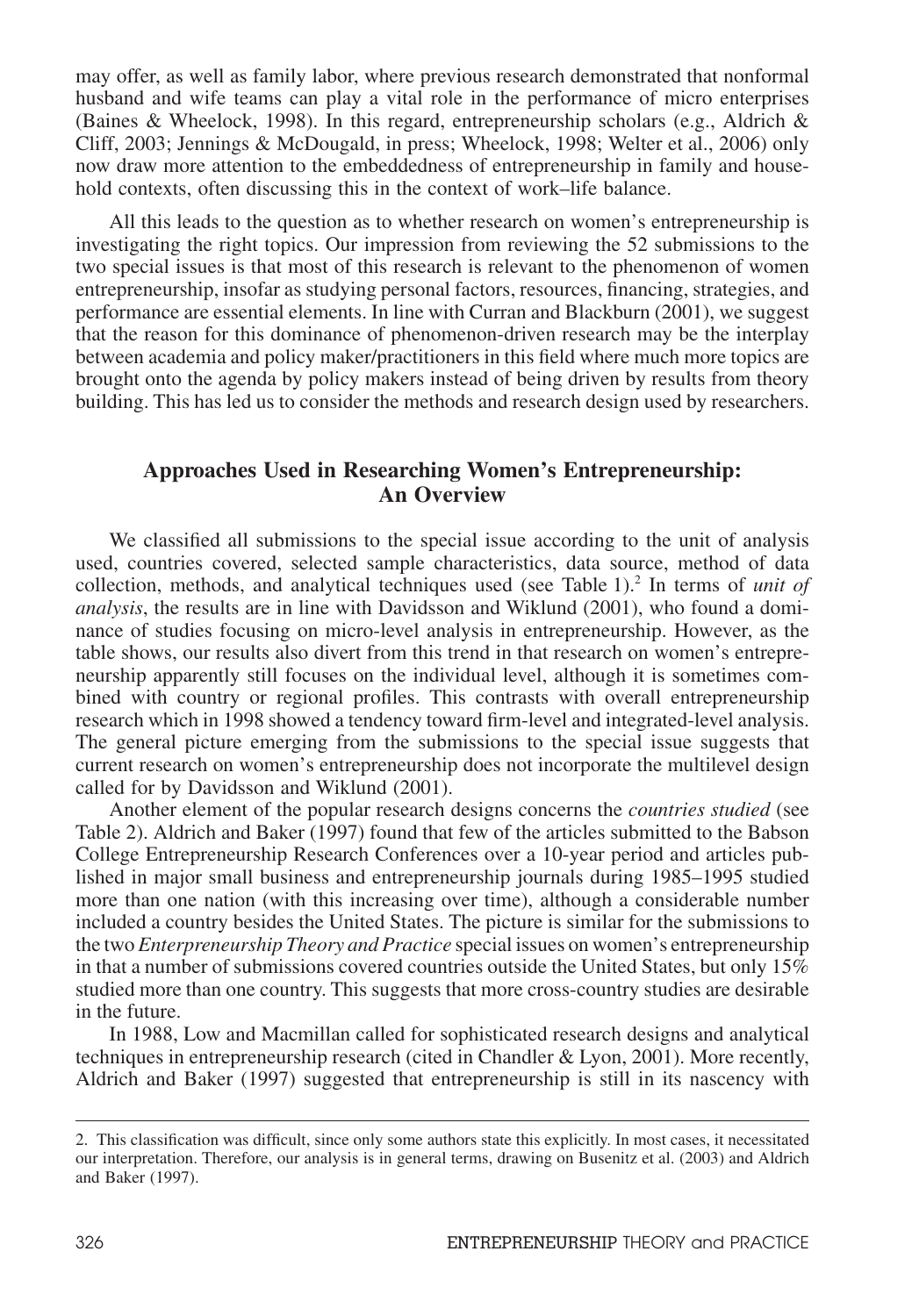## Table 1

| Unit of analysis    |    |                                            |                              | Country distribution                                                |                |  |
|---------------------|----|--------------------------------------------|------------------------------|---------------------------------------------------------------------|----------------|--|
| Individual          |    | 40                                         |                              | One country<br><b>Outside United States</b><br><b>United States</b> |                |  |
| Firm                |    | $\mathbf{0}$                               | Several                      |                                                                     |                |  |
| 8<br><b>B</b> oth   |    |                                            | <b>Without United States</b> |                                                                     | $\overline{7}$ |  |
| Not applicable<br>4 |    |                                            | With United States           |                                                                     | 6              |  |
| Total               |    | 52                                         |                              | Not applicable                                                      |                |  |
|                     |    |                                            | Total                        |                                                                     | 47             |  |
| Sample              |    | Sample type (multiple)                     |                              | Sample size                                                         |                |  |
| Women only          | 14 | Nascents, founders, owners                 | 34                           | Large scale samples of<br>population and/or<br><b>businesses</b>    | 13             |  |
| Women-women         | 4  | Students, pupils                           | 7                            | Smaller samples<br>Sample size below 100                            | 32<br>22       |  |
| Women-men           | 29 | Experts, loan officers, business<br>angels | 7                            | Of which sample size<br>of women below 100<br>Above 100             | 12<br>10       |  |
| Not applicable      | 5  | Not applicable                             | 4                            | Not applicable                                                      | 5              |  |
| Total               | 52 | Total                                      | 52                           | Total                                                               | 52             |  |

## Research Approach of the Submissions to the Special Issue

regard to response rates, replication, and sampling. Table 2 shows data sources, methods of collecting data, and the techniques employed for analyzing data, where applicable, of the 52 submissions. If we compare our results with those of Chandler and Lyon (2001) from their review of 291 entrepreneurship articles from 1989 until 1999, we detect some notable differences in "doing research on women entrepreneurs," but also some similarities: Primary data sources are more prominent in researching women's entrepreneurship, reflecting the lack of adequate secondary databases (81% compared with 67%, as cited by Chandler & Lyon, 2001); quantitative data collection methods dominate both in women's and in general entrepreneurship research (55% compared with 48%, as cited by Chandler & Lyon, 2001), and qualitative techniques are used to a low extent both in women's and in general entrepreneurship research, with 17% and 18% of the empirical studies drawing on those, respectively (Chandler & Lyon, 2001, p. 107).

## **Methodological Concerns Regarding Research on Women's Entrepreneurship**

Which *research designs* should we use in researching women's entrepreneurship? In reviewing progress made in the entrepreneurship field up until the mid-1990s, Aldrich and Baker (1997) observed developments in longitudinal data collection, which since then should have increased even further with the U.S. American Panel Study of Entrepreneurial Dynamics (PSED), started in 1996 (Gartner, Carter, & Reynolds, 2004). Interestingly,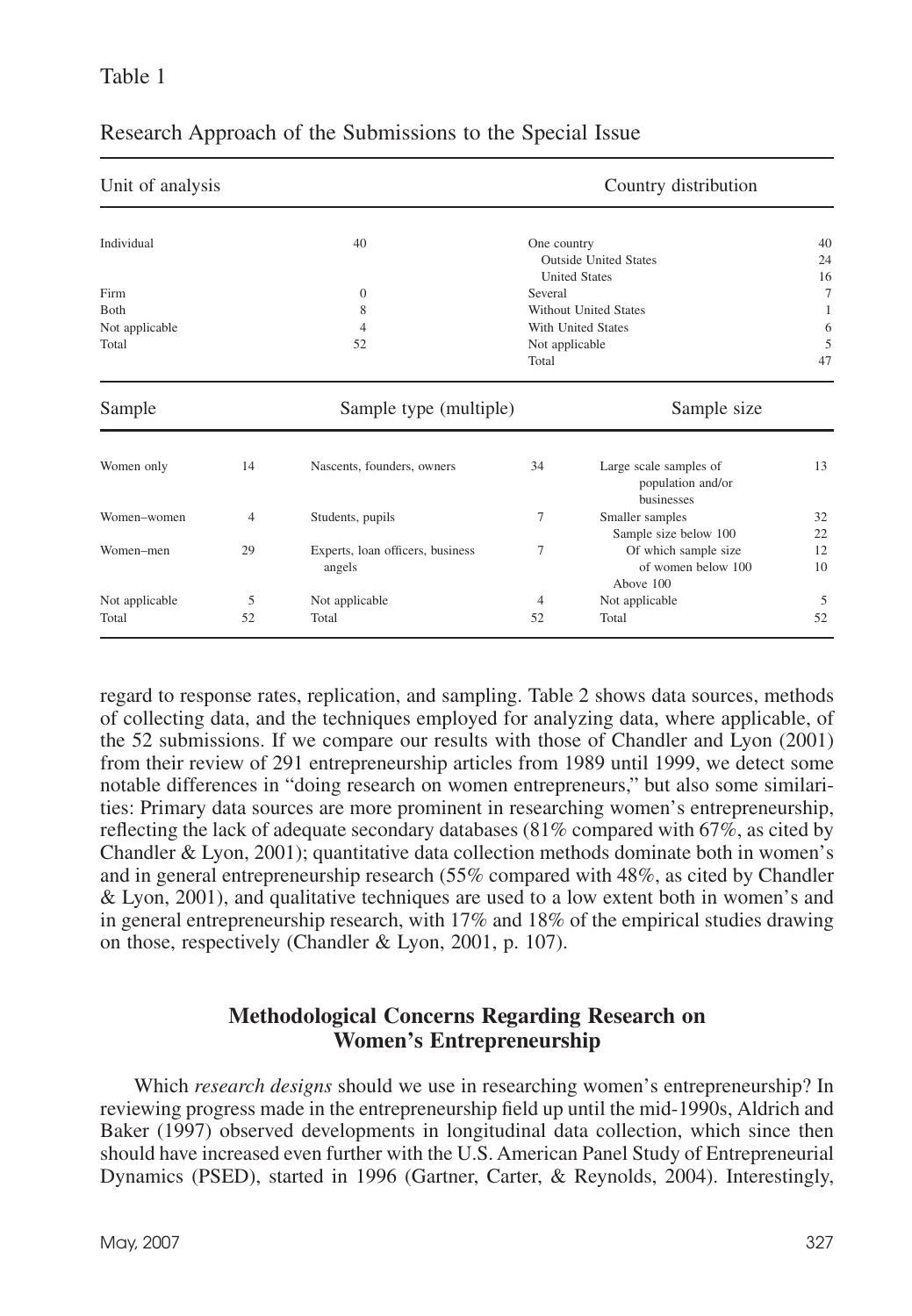| Data source                                                   | Data collection |                    | Data analysis |                                  |                |
|---------------------------------------------------------------|-----------------|--------------------|---------------|----------------------------------|----------------|
| Primary                                                       | 42              | Quantitative       | 29            | Purely descriptive (frequencies) | $\overline{4}$ |
| Secondary (including survey data<br>not collected by authors) | 5               | <b>Qualitative</b> | 6             | Statistical techniques           | 26             |
|                                                               |                 | Both               | 11            | Qualitative techniques           | 8              |
| Not applicable                                                | 5               | Not applicable     | 6             | Combination                      | 8              |
|                                                               |                 |                    |               | Of which                         |                |
|                                                               |                 |                    |               | Frequency/statistics             | 3              |
|                                                               |                 |                    |               | Frequency/qualitative            | 1              |
|                                                               |                 |                    |               | Statistics/qualitative           | 3              |
|                                                               |                 |                    |               | All three                        | 1              |
|                                                               |                 |                    |               | Not applicable                   | 6              |
| Total                                                         | 52              | Total              | 52            | Total                            | 52             |

Data Sources, Collection, and Analysis Techniques of Contributions to the Special Issue

most research on women's entrepreneurship relies on cross-sectional study designs, as is apparent in the submissions to our special issues, only two of which used longitudinal approaches, and none has conducted single industry studies. This, however, may also be a question of data availability.

Another issue concerns *measures* used in research on women's entrepreneurship. This is a construct validity question. For instance, if measures of entrepreneurship are created on male-owned businesses and male entrepreneurs, and if we accept that there are gendered aspects to entrepreneurship, we may be missing certain aspects of women's entrepreneurship that are positive, value creating, and from which we may learn more about entrepreneurship generally (Brush, 2006; Hurley, 1991). One example concerns growth and business performance: How should it be measured? Mainstream entrepreneurship and small business research concentrates on "objective" measures visible in turnover or employment growth. Only recently did research complement this by "subjective" measures such as self-stated growth willingness of entrepreneurs, and studies started paying attention to the overall attitude of society toward business growth (Diaz Garcia, 2006). However, as Brush and Hisrich (2000) state, performance differences between male and female businesses also depend on the measurements used, which emphasizes that future research should study outcomes other than financial measures, drawing attention to the interdependence between performance, success, and goals.

With regard to *samples*, there is the question of comparative research. Twenty-nine out of the 52 submissions to the special issue used this comparison, while 18 drew on solely women-based samples. Historically, we have generalized from samples, theories, and measures of men to women. The existing standards in entrepreneurship research are inherently "male based." There is certainly good reason to pursue comparative research, but the comparison sex and gender differences need not be the standard of comparison all the time.

So, why is research on sex differences of interest? "To get published" and "to make research on women's entrepreneurship valid" were some of the answers given by female researchers during a panel debate on the future of research at the Diana group First Global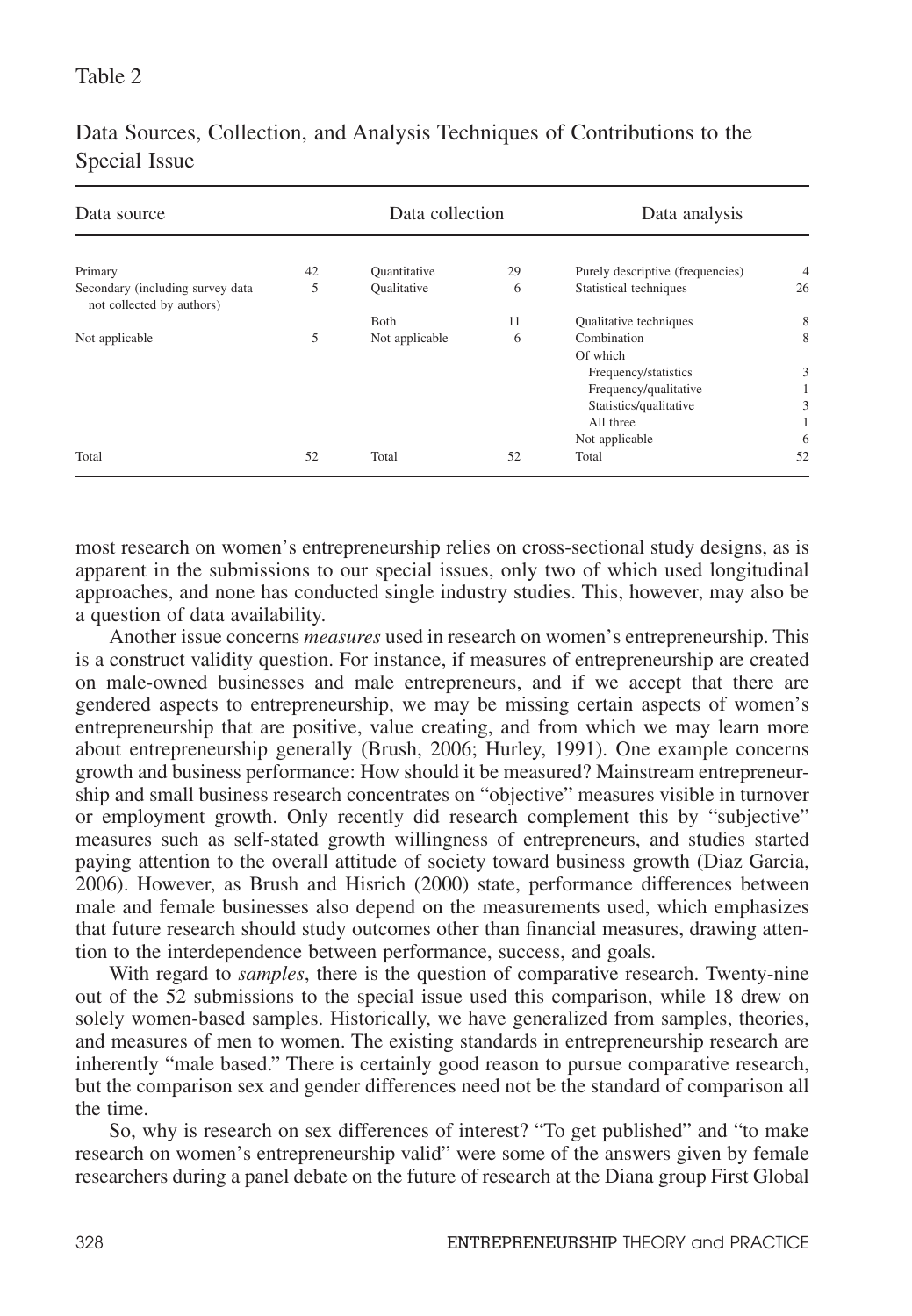Symposium on Growth Strategies for Women Entrepreneurs in Stockholm in May 2006. Hence, a cynical conclusion could be that most studies compare men and women because researchers accept this as an unwritten "rule" of the scientific community (cf. also de Bruin, Brush, & Welter, 2006). However, previous results on differences between men and women entrepreneurs and their businesses leave some doubt as to whether we should continue with comparative samples. For example, several studies draw attention to the fact that gender-specific differences in survival and growth rates disappear when data are controlled for industry and size (e.g., Du Rietz & Henrekson, 2000; Rosa, Carter, & Hamilton, 1996). Research evidence also suggests that gender differences in organizational performance may be due less to the particular sex of the business owner and more to environmental influences, such as the embeddedness of the business or the entrepreneur (Thornton, 1999), the location (Mirchandani, 1999), industry differences, and the size of the business (Anna et al., 2000), with the individual characteristics of the entrepreneur representing an additional layer (Cowling & Taylor, 2001; Kalleberg & Leicht, 1991). Often perceived sex differences vanished when researchers controlled for sector and environmental variables (Diaz Garcia, 2006). This suggests that comparisons of men and women should be more focused on patterns of variation rather than on just average differences. Further, it may well be that the basis of comparison may reasonably be other than direct effects. Rather, direct effects of gender may indeed matter for certain situations, but in other cases, sex may be a control variable where instead of explaining the effect, it decreases or increases it.3

On the other hand, instead of comparing male and female entrepreneurs, the question arises as to whether research would be more appropriately focused on comparisons among samples of women. The question here concerns what we can learn about entrepreneurship generally by studying female entrepreneurs. Bird and Brush (2002) draw our attention to gender perspectives on entrepreneurial processes, illustrating that a different viewpoint will add to our knowledge on how individuals perceive and operationalize entrepreneurship. The authors argue that venture creation is gendered in and of itself, and historically, the focus is on masculine processes and behaviors. They suggest that there is also an underexplored and unarticulated feminine set or processes and behaviors that influence new venture creation. In this, comparisons between groups women will allow us to fully understand gendered processes and gendered attributes in new ventures.

Arguably, we also may broaden our learning about entrepreneurship generally if we draw on some of the less "accepted" methods of doing research (see further) such as content and discourse analysis (Achtenhagen & Welter, forthcoming; Ahl, 2006), ethnographic study (Bruni, Gherardi, & Poggio, 2004), or narrative approaches, the benefits of which Campbell (2005) and Petterson (2005) vividly illustrate for women's entrepreneurship in different contexts. This needs to go hand in hand with a different approach to *data collection and data analysis*. Looking at those approaches in the submissions received for the special issues, we observe a bleak and extremely one-sided picture (Table 2). Most researchers employed "conservative" methodologies when collecting and analyzing data. For empirical submissions, 29 articles used standardized surveys (three drew on data from the GEM, one from the PSED data sets), while 17 authors used in-depth interviews, three of which used experiments or simulations; one additionally employed a focus group approach. Similar to small business research (Curran & Blackburn, 2001), combinations of, a combination of standardized larger-scale surveys, secondary data, or semistructured face-to-face interviews appear to be increasingly popular methods. In terms of *data*

<sup>3.</sup> We thank Amanda Elam for this thoughtful point.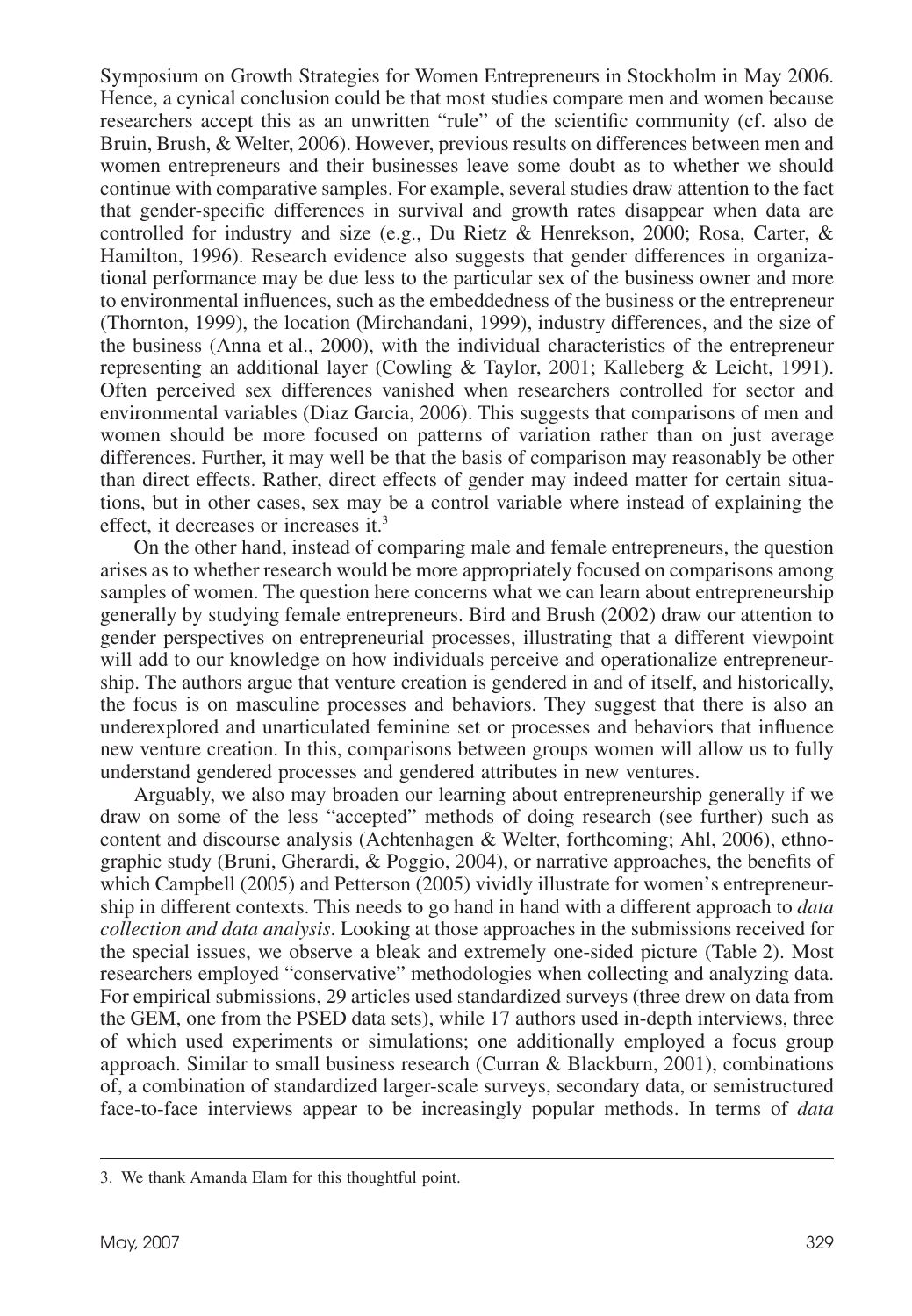*analysis*, our review of submissions confirms an overwhelming dominance of a general positivist approach going hand in hand with hypotheses testing by statistical techniques, ranging from correlations, *t*-tests, factor analysis to regressions and hierarchical modeling. This led some authors to question the appropriateness of such techniques in explaining real-life phenomena: ". . . positivist explanations based on quantitative techniques, particularly statistical techniques, have been too tempting [. . .] Because the techniques are relatively easy and quick to use, they invite an almost mechanical approach to analysis," and also point out that the use of such techniques was greatly enhanced by computers and statistical packages (Curran & Blackburn, 2001, p. 96).

From this analysis of research methods in the submissions to the special issue, three questions arise as a basis for our proposed framework:

• Are current research methods adequate in capturing the variety and richness of women's entrepreneurship?

• Is there a danger of restricting potentially valuable contributions to knowledge by sticking to "mainstream" methods?

• Can research on women's entrepreneurship benefit from adopting a wider methodological perspective?

#### **Advancing a Theory of Women's Entrepreneurship**

In our quest for a coherent framework, we must consider whether our approaches to research are gendered by nature. When sharing our methodological concerns, we pointed out the overwhelming positivist approach to doing research, which is apparent in the dominance of standardized data collection and statistical multivariate techniques for data analysis. In entrepreneurship, while we generally seek new models of new business creation, we tend to focus on high-end value businesses (Busenitz et al., 2003).

Examining mainstream entrepreneurship research and the current discourse, we identify a rich discussion around opportunities, opportunity recognition, and exploitation as one popular theoretical perspective (e.g., Eckhardt & Shane, 2003). Conventional wisdom suggests that the exploitation of opportunities is the "essence of entrepreneurship" (De Carolis & Saparito, 2006, p. 52; Shane & Venkataraman, 2000). However, we suggest that the current theory debate neglects possible gender differences in such processes.

For example, opportunity recognition is influenced by *self-perceptions*, which play an important role in shaping entry into entrepreneurship as well as highlighting potential development paths. Entrepreneurial intentions are related to personal perceptions with respect to the supportiveness of a given society, the business environment, and one's own abilities, i.e., they involve the individual sense making of the entrepreneur (Bird, 1989; Weick, 1995). Here, self-perceptions of women may restrict their possibility to recognize (the whole range of ) business opportunities, thus constraining entrepreneurship or leading to certain forms of female entrepreneurship (Anna et al., 2000). This refers to self-imposed barriers in those cases where women (wrongly) perceive that they may not have the right opportunities and know-how to start or grow their own businesses.

With regard to self-perceptions, these are closely linked to the environment in which entrepreneurship takes place. For example, if a society mainly defines women through roles connected to family and household responsibilities, societal values implicitly interpret women's entrepreneurship as less desirable and, as a result, provide lower normative support (Baughn et al., 2006; Langowitz & Minniti, 2007). Consequently, this can lead to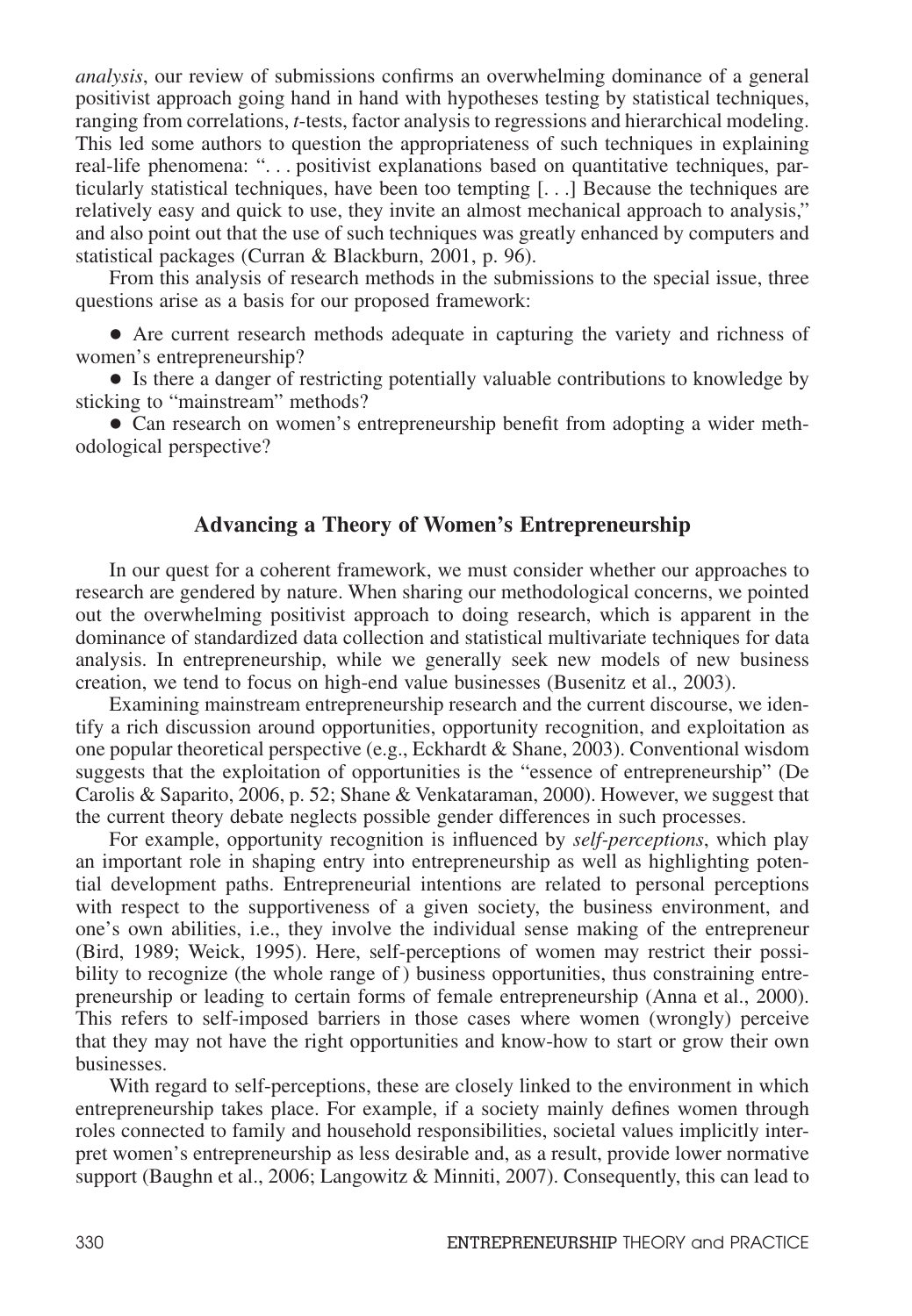a lower level of opportunity recognition for women and lower rates of female entrepreneurs, thus influencing the extent of female entrepreneurship.

Finally, opportunity recognition is influenced by *personal ambitions*, i.e., the willingness of entrepreneurs to choose among different opportunities in order to identify and pursue an idea. Self-perceptions and ambitions are closely linked to each other, because "how entrepreneurs think about themselves and their situation will influence their willingness to persist towards the achievement of their goal" (Gatewood et al., 1995, p. 373).

In conclusion, all the assumptions about entrepreneurial "alertness" may in fact be "gendered" due to their underlying assumption about rational behavior. Cognitions and perceptions, as seen earlier, influence discovery and exploitation. However, if women are socialized differently, they will perceive opportunities in a different way (DeTienne & Chandler, 2007). An alternative and nongendered way would be to look at opportunities within a holistic interdependent system. Thus, in a sense, opportunities are nested within a woman's life and her experiences (Brush, 1992). This perspective can account also for more macroenvironmental considerations. For instance, given the social roles/place of women, they may be excluded from or are positionally disadvantaged in social networks, as has been shown, e.g., for women in a post-Soviet context (e.g., Welter et al., 2006). They may, therefore, suffer from information asymmetries that would make them less likely to identify (be alert to) opportunities. Women also have different kinds of networks, which will lead to them receiving different information as well. Research shows women are more likely to have men and women in their networks, while men are more likely to have homogeneous networks comprised of mostly men (Aldrich, 1989). This information may be of less value where business opportunities are concerned, although on the other hand, it may allow women to detect innovative opportunities. Again, the environment plays a role here in influencing patterns of entrepreneurial behavior. Hence, we suggest that women's entrepreneurship research (and maybe entrepreneurship research in general) needs to move beyond the narrow focus of opportunities per se.

Besides different approaches to doing research, is there a need for a single comprehensive *theory* of women's entrepreneurship? In reviewing a major body of academic research on women's entrepreneurship, Carter et al. (2001) conclude that explanatory theories are still lacking. Our submissions included a total of eight theoretical and conceptual articles, two of which were accepted for publication, obviously demonstrating a need to conceptually bring the field forward. In this regard, Mirchandani (1999, p. 230) draws attention to the fact that there is "little analysis of how gendered processes may shape the size of firms, or the tendency to focus on certain industries." She suggests that most research on female entrepreneurship is not based on feminist theories, which tends to result in gender differences being explained in terms of how women entrepreneurs deviate from a so-called "male norm." This goes hand in hand with observations by Bird and Brush (2002).

So, what are the pillars of such a theoretical framework? What researchers frequently neglect in entrepreneurship research is the embeddedness and context specificity of entrepreneurship. This can in part be attributed to a strong foundation of entrepreneurial theory rooted in economics (Hebert & Link, 1982; Shane, 2003). However, we believe that this also results from dominant research approaches, which focus on "clean" databases and up-to-date statistical techniques instead of the messy "real-life" variety of entrepreneurship covering "high-tech" new businesses as well as "lifestyle" venture or everyday entrepreneurial activities (Steyaert & Katz, 2004).

With regard to women's entrepreneurship, these perspectives are important, as they will highlight the "more silent feminine personal end" of entrepreneurship (Bird & Brush, 2002, p. 57). This questions our theoretical understanding of venture creation and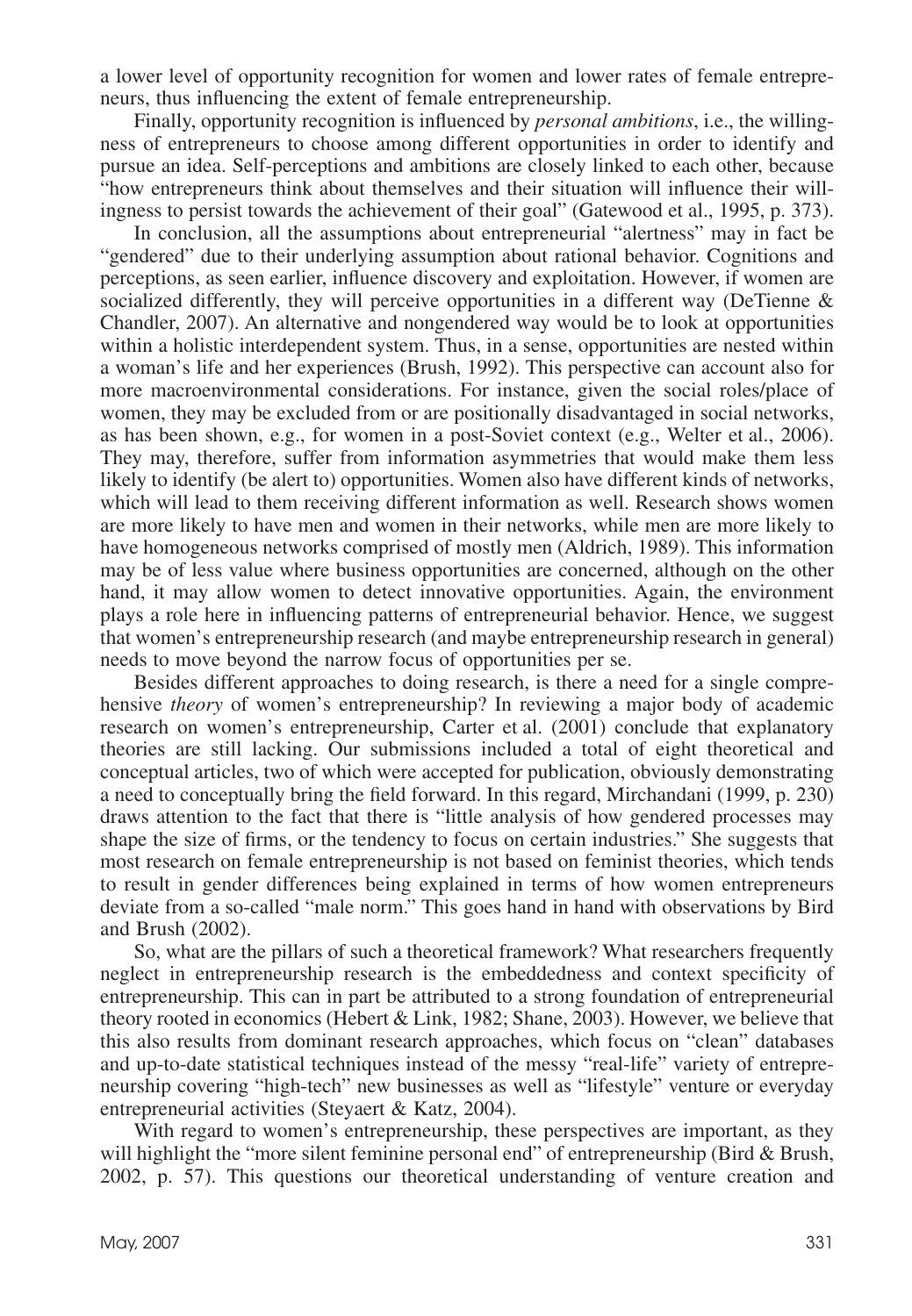entrepreneurship, where the "male norm" is normally taken for granted, but where a more feminist perspective adds value in pointing to the "nonobvious" and in creating a "female norm" for engaging in entrepreneurship. For example, drawing on feminist approaches, Bird and Brush (2002) suggest a model where gender has an impact on entrepreneurial processes through different concepts between men and women connected to reality, time, action and interaction, and power and ethics.

Moreover, research approaches so far tend to ignore institutional aspects of entrepreneurship (Baughn et al., 2006). For example, Davidsson (2003) introduced the notions of "entrepreneurship as societal phenomenon," which draws attention to antecedents and outcomes of entrepreneurial behavior, and "entrepreneurship as a scholarly domain," which aims at understanding what entrepreneurship is about. In the context of women's entrepreneurship, both the societal and scholarly dimensions of entrepreneurship are important.

Considering the societal dimension, women's entrepreneurship needs to be analyzed and understood in its social context, e.g., in relation to the role female entrepreneurs play in contributing to economic development by fostering social inclusion and employment, often for other women as has been shown for female entrepreneurs in post-Soviet countries (Welter et al., 2006). Gartner draws attention to the fact that observers "have a tendency to underestimate the influence of external factors and overestimate the influence of internal or personal factors when making judgements about the behaviour of other individuals" (Gartner, 1995, p. 70), which indicates the importance of balancing different perspectives on (women's) entrepreneurship. Here, institutional theory approaches, as applied in some recent studies on women's entrepreneurship in different contexts, can help. In particular, the concept introduced by Douglass North indicates that institutional theory can shed light on "hidden" institutional constraints, such as labor market institutions or the roles society ascribes to women, and the difficulties female entrepreneurs (perceive to) face in entering entrepreneurship and in growing their business (e.g., Aidis, Welter, Smallbone, & Isakova, 2007; Baughn et al., 2006; Welter, 2004; Welter et al., 2006).

Thus, a separate theory on women's entrepreneurship may not be required. Rather, existing theoretical concepts should be expanded to incorporate explanations for the distinctiveness of women's entrepreneurship, and current theoretical approaches, which are normally used in trying to explain women's entrepreneurship, should be broadened.

## **The Articles in this Volume**

This volume contains six articles. The first in our collection is authored by Langowitz and Minitti (2007), setting the scene, as the authors analyze the propensity of women across different cultures and countries. Thus, the article is on the forefront of institutional research, taking into account the overall environment. Based on a large-scale survey—the GEM data set—the authors investigate the variables influencing the entrepreneurial propensity of women and consider whether those variables have a significant correlation with differences across genders. In addition to demographic and economic variables, they include a number of perceptual variables, demonstrating that such variables have a crucial influence on the entrepreneurial propensity of women and account for much of the difference in entrepreneurial activity between the sexes. Specifically, they find that women tend to perceive themselves and the entrepreneurial environment in a less favorable light than men across all countries in their sample, regardless of entrepreneurial motivation. Overall, their results suggest that perceptual variables may be significant universal factors influencing entrepreneurial behavior.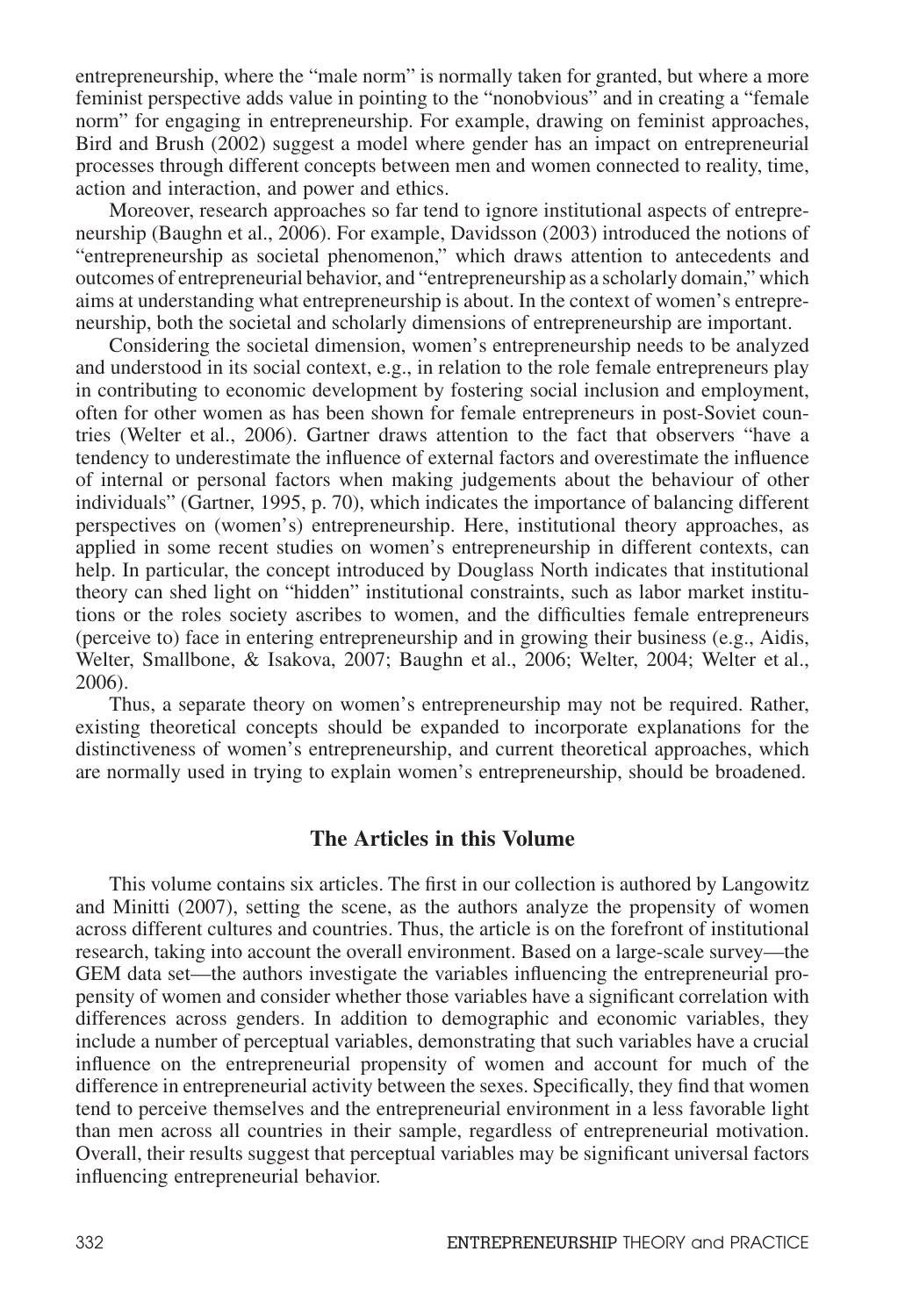The next two articles (DeTienne & Chandler, 2007; Wilson, Kickul, & Marlino, 2007) deal with entrepreneurship on an individual and micro level, picking up popular themes and constructs in the current entrepreneurship debate. First, DeTienne and Chandler discuss the role of gender in opportunity identification, their study being the first to explore gender differences in this entrepreneurial process. They found that women and men utilize their distinctly different stocks of human capital to identify opportunities and use fundamentally different processes of opportunity identification. However, they do not find any difference in the innovativeness of the opportunities identified. This research contributes both to the opportunity identification literature and to theories of social feminism by showing empirically that although women and men utilize different processes to identify opportunities, neither process is inherently superior.

Second, Wilson, Kickul, and Marlino analyze the linkages between entrepreneurial self-efficacy and entrepreneurial career intentions of adolescents and adult master of business administration (MBA) students, drawing implications for entrepreneurship education. Similar gender effects on entrepreneurial self-efficacy are shown for both groups, and the findings support earlier research on the relationship between self-efficacy and career intentions. Additionally, the effects of entrepreneurship education in MBA programs on entrepreneurial self-efficacy prove stronger for women than for men. Their article is interesting not only because of the demonstrated relationship between selfefficacy and career intentions, but also because the authors draw implications for entrepreneurship education, thus linking research to practice.

Two of the current hot topics in women's entrepreneurship research, namely, networking and growth, are tackled in the fourth article authored by Manolova, Carter, Manev, and Gyoshev (2007). The authors research the effects of human and social capital on the growth expectancies of men and women entrepreneurs in Bulgaria, thus contributing to an area that has, until now, received little by way of research attention (Welter et al., 2006). Their survey data from men and women new venture owners suggest that the growth expectancy among men is significantly and positively associated with outside advice achieved through networking. Among women entrepreneurs, growth expectancy is significantly and positively associated with perceived benefits from prior experience. This article adds to our knowledge on women's entrepreneurship in "constrained" environments such as in the transition context, illustrating the antecedents influencing women's entrepreneurship in a context, where market economies are only partially installed and where there exist considerable institutional constraints.

The next two articles analyze the role of gender in financing, another current topic in women's entrepreneurship, and develop themes wherein little knowledge exists. The fifth article by Carter et al. (2007) discusses the financing of women's entrepreneurship from the perspective of bank loan officers and their criteria in assessing applications in the United Kingdom. Their results reveal similarities in the criteria used to assess male and female applicants, but also suggest modest differences in the emphasis given to certain criteria by male and female lending officers. The processes used by male and female lending officers to negotiate loan applications revealed the greatest differences. This study is interesting for three reasons. First, in terms of methodology, Carter et al. replicate the study by Fay and Williams (1993). Second, it is one of the few submissions using experimental methods, supplemented by qualitative methodologies. Third, by focusing on bank loan officers, the authors incorporate a perspective from the supply side that has, to date, received less attention in women's entrepreneurship research (cf. Brush et al., 2006).

This supply-side perspective is aptly complemented by Harrison and Mason's (2007) article, which looks at venture capital. Based on a detailed analysis of business angels in the United Kingdom, the authors conclude that women investors who are active in the market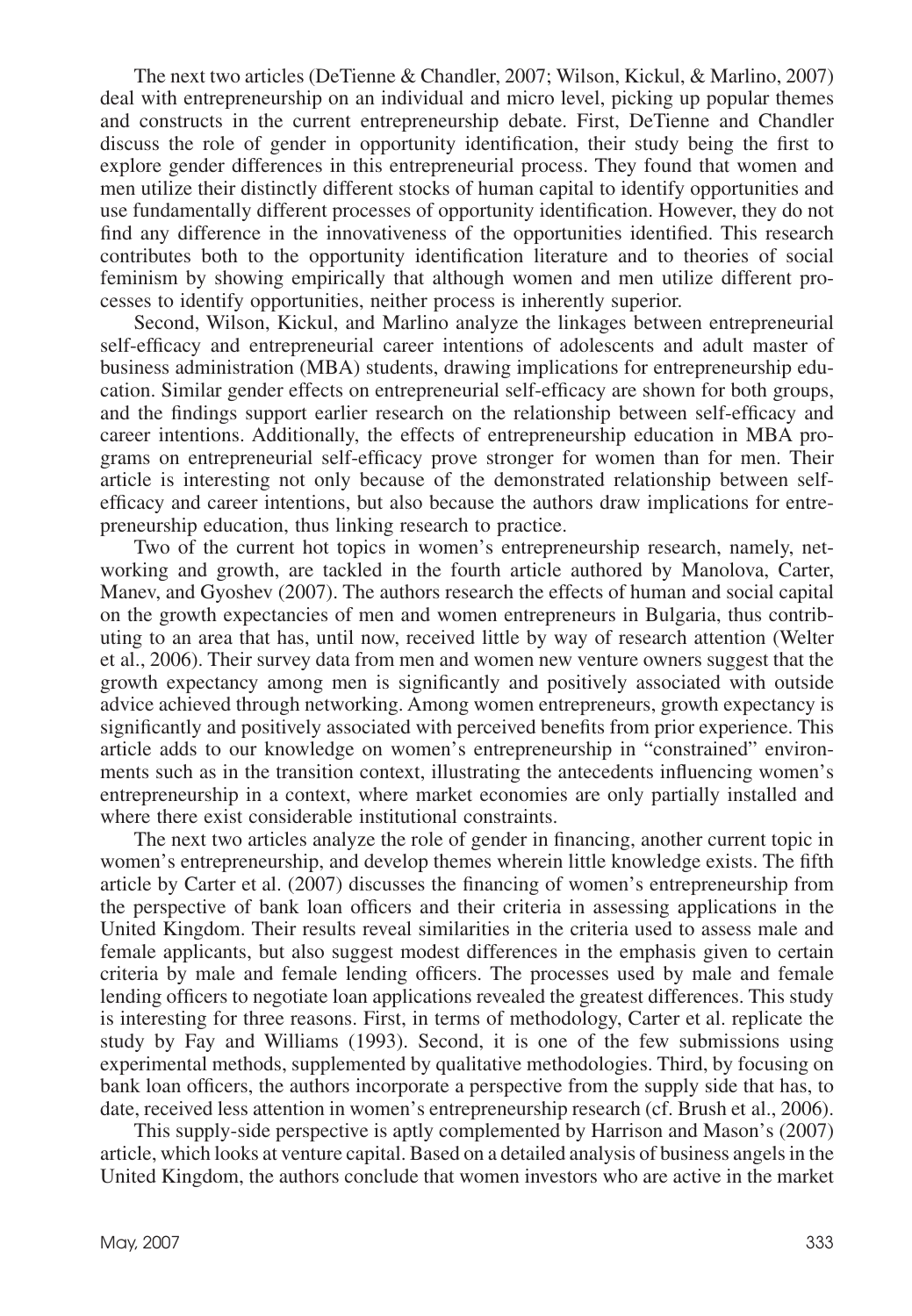differ from their male counterparts in only limited respects. Future research into women business angels, and the possible existence of gender differences, needs to be based on more fully elaborated standpoint epistemologies that focus on the experience of the woman angel investor per se, and centered on the examination of the role of homophily, social capital, networking, and competition in investment behavior. This study adds to our knowledge base in two important ways. First, it is one of the few studies that researches the venture capital side for women entrepreneurs, and second, it focuses on business angels.

## **Concluding Comments: Toward an Integrated Framework**

We argue that women's entrepreneurship occurs in a range of settings and contexts. Therefore, an integrated framework must reflect the embeddedness of women's entrepreneurship in the macro, meso, and micro environments. Moreover, the framework should also have a cultural context so that differences across countries and institutional settings can be analyzed. In addition, there is a need for an integrative multilevel framework, which facilitates analysis on an individual, firm, industry, regional, and national level, and which provides scope for researching linkages between levels (Elam, 2006). This supports the claim of Davidsson and Wiklund (2001), who argued that the particular unit of analysis needs to be taken into account when researching entrepreneurship. We stated earlier that, for the most part, this appears to be missing in research on women's entrepreneurship. This may be partly due to the "newness" of the research stream on women's entrepreneurship, but the mistake made here is one of not learning from the progress made in the entrepreneurship field in general. In particular, women's entrepreneurship research would benefit from a multilevel design, taking into account the relationship between individuals and the environment.

In this regard, our review of current themes, methodologies and approaches to researching women's entrepreneurship points to some interesting issues for *further research*. One such direction concerns the appropriate unit of analysis for women's entrepreneurship (Davidsson & Wiklund, 2001). Most researchers take the current units of analysis—the entrepreneur, the co-preneur, or the venture—for granted, without questioning its applicability to women's entrepreneurship. Recent studies on the family embeddedness perspective of entrepreneurship (Aldrich & Cliff, 2003), or "enterprising households" (Jennings & McDougald, in press; Welter et al., 2006; Wheelock, 1998) may hold promising avenues for future research on women's entrepreneurship, assisting in capturing its variety in different contexts.

We also suggest that there is a need for research on multiple levels, involving multiple units of analysis. One such unit of analysis would be the entrepreneur, and here we concur with Sarasvathy (2004) suggesting that there should be a greater focus on the "entrepreneur as distinct from the 'firm.' " However, we do not want to hark back to the previous discussion on "who is an entrepreneur?" (Gartner, 1988), rather we prefer to stress a much-needed multiple lens view of women's entrepreneurship which would also involve research across groups of countries, e.g., transition economies.

In our view, there is some doubt as to whether current research approaches and methodologies adequately incorporate the "reality" of women's entrepreneurship. Moreover, we need to consider women's entrepreneurship both in terms of its scholarly phenomenon and its contribution to society.

Notwithstanding the previous discussion, we accept that there will be a number of challenges in our quest for a coherent framework for women's entrepreneurship research. Not surprisingly, the male-derived emphasis appears to persist (Kjellman  $\&$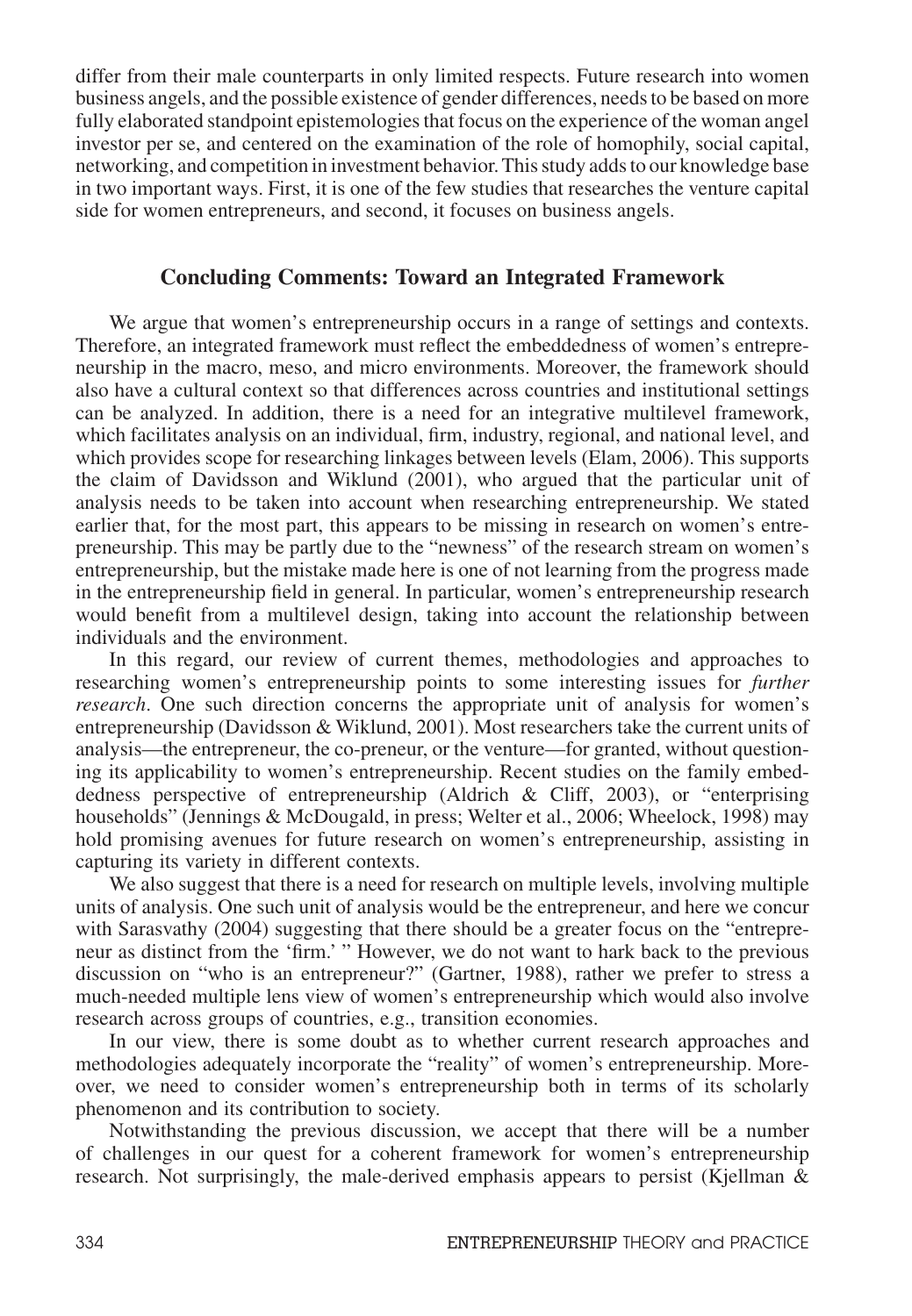Ehrsten, 2005). For example, recently, "A Theory of Homo Entreprenaurus" was postulated, suggesting with its title, a male entrepreneur focus (Kjellman & Ehrsten, 2005). In our view, this is correlated with the issue of visibility of women's enterprise and involvement in business, and it emphasizes the hegemony of the men-focused cultural myth that continues to prevail (Achtenhagen & Welter, forthcoming; Baker, Aldrich, & Liou, 1997).

Another issue concerns approaches that foster women's entrepreneurship. For instance, Sarasvathy (2004) highlights the importance of understanding the barriers to entrepreneurship. This resonates with "simplistic" liberal feminist thinking, in that the removal of barriers would enable women to achieve "honorable man status" (Marlow & Patton, 2005, p. 722). We think that, in line with Sarasvathy (2004), while there is a need to understand the barriers, we should also acknowledge that their removal will not automatically lead to greater levels of women's entrepreneurship. That said, such a focus on accumulating knowledge on barriers within their specific contexts will support the need for affirmative policy actions, which in turn can mitigate the entrepreneurial gender gap.

Finally, there is a need to take into account the different arenas of discourse on women's entrepreneurship. These include academia, policy makers, practitioners, and the media. These arenas are not distinct or separate, but they need to be considered when weaving the rich tapestry of women's entrepreneurship.

This second volume of our special issue, together with the earlier volume, helps to lay the foundation for a more inclusive discussion on women's entrepreneurship, one that is based on rigorous research, incorporates topics that have, until now, received little by way of research attention, and accommodates a diversity of research methods. Such debate should help move us closer to developing a framework for research which is unrestricted yet more coherent.

#### **REFERENCES**

Achtenhagen, L. & Welter, F. (forthcoming). Media discourse in entrepreneurship research. In H. Neergaard & J.P. Ulhoi (Eds.), *Handbook of qualitative methods in entrepreneurship research*. Cheltenham, U.K.: Edward Elgar.

Ahl, H. (2006). Why research on women entrepreneurs needs new directions. *Entrepreneurship Theory and Practice*, *30*(5), 595–623.

Aidis, R., Welter, F., Smallbone, D., & Isakova, N. (2007). Female entrepreneurship in transition economies: The case of Lithuania and Ukraine. *Feminist Economies*, April.

Aldrich, H. (1989). Networking among women entrepreneurs. In O. Hagan, C. Rivchun, & D. Sexton (Eds.), *Women-owned businesses* (pp. 103–132). New York: Praeger Publishing.

Aldrich, H. & Baker, T. (1997). Blinded by the cites? Has there been progress in entrepreneurship research? In D. Sexton & R. Smilor (Eds.), *Entrepreneurship 2000* (pp. 377–400). Chicago: Upstart Publishing.

Aldrich, H. & Cliff, J. (2003). The pervasive effects of family on entrepreneurship: Toward a family embeddedness perspective. *Journal of Business Venturing*, *18*, 573–596.

Alsos, G., Isaksen, E., & Ljunggren, E. (2006). New venture financing and subsequent business growth in men- and women-led businesses. *Entrepreneurship Theory and Practice*, *30*(5), 667–686.

Anna, A., Chandler, G., Jansen, E., & Mero, N. (2000). Women business owners in traditional and nontraditional industries. *Journal of Business Venturing*, *15*(3), 279–303.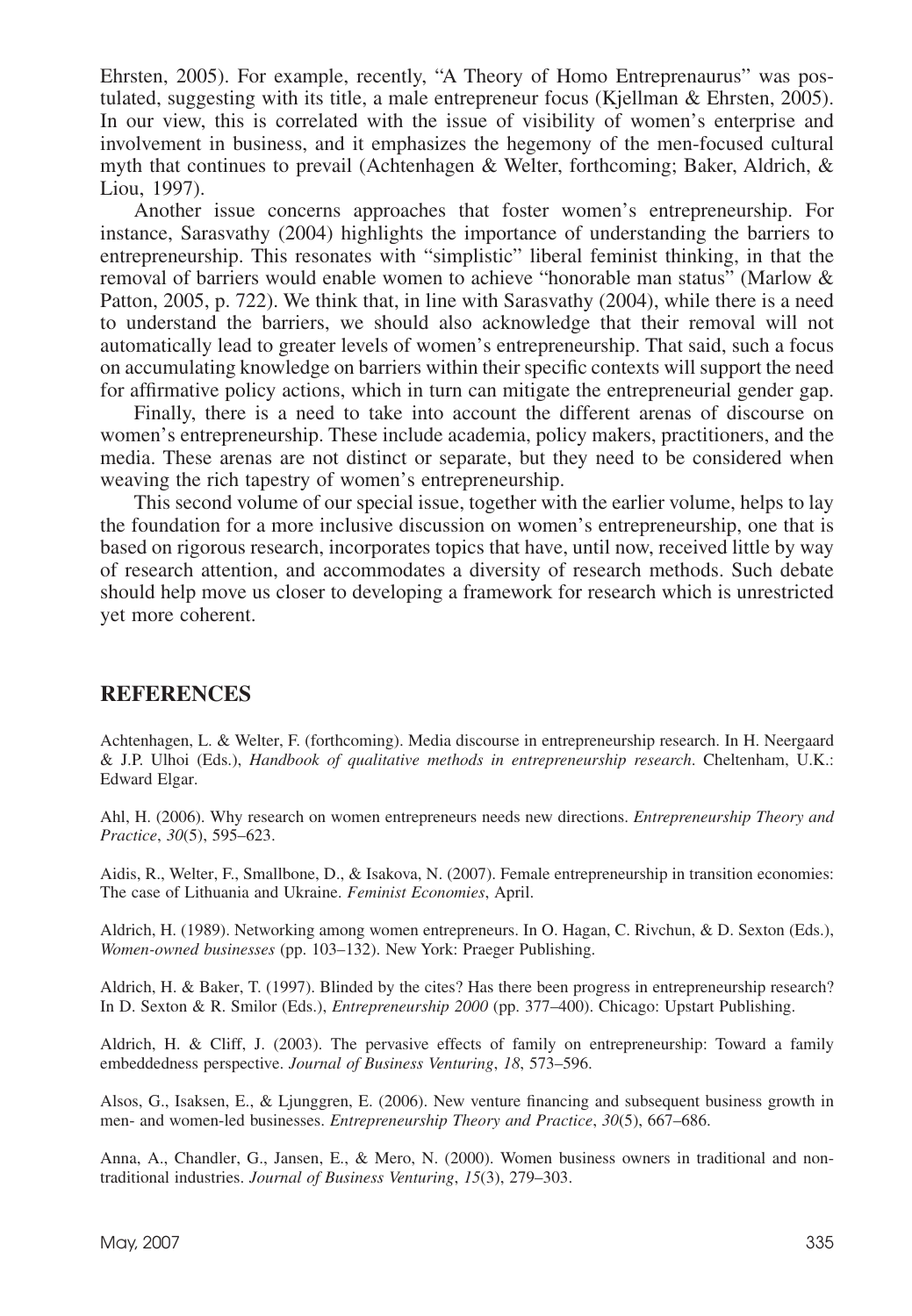Baines, S. & Wheelock, J. (1998). Working for each other: Gender, the household and micro-business survival and growth. *International Small Business Journal*, *17*(1), 16–35.

Baker, T., Aldrich, H., & Liou, N. (1997). Invisible entrepreneurs: The neglect of women business owners by mass media and scholarly journals in the USA. *Entrepreneurship and Regional Development*, *9*(2), 221–238.

Baker, T. & Nelson, R. (2005). Creating something from nothing: Resource construction through entrepreneurial bricolage. *Administrative Science Quarterly*, *50*, 329–366.

Baughn, C.C., Chua, B.L., & Neupert, K.E. (2006). The normative context for women's participation in entrepreneurship: A multicountry study. *Entrepreneurship Theory and Practice*, *30*(5), 687–708.

Bird, B. (1989). *Entrepreneurial behavior*. Glenville, IL: Scott Foresman.

Bird, B. & Brush, C. (2002). A gendered perspective on organizational creation. *Entrepreneurship Theory and Practice*, *26*(3), 41–65.

de Bruin, A. & Dupuis, A. (Eds.). (2003). *Entrepreneurship: New perspectives in a global age*. Aldershot, U.K.: Ashgate.

de Bruin, A., Brush, C., & Welter, F. (2006). Towards building cumulative knowledge on women's entrepreneurship. *Entrepreneurship Theory and Practice*, *30*(5), 585–594.

Bruni, A., Gherardi, S., & Poggio, B. (2004). Doing gender, doing entrepreneurship: An ethnographic account of intertwined practices. *Gender, Work and Organization*, *11*(4), 406–429.

Brush, C. (1992). Research on women business owners: Past trends, a new perspective and future directions. *Entrepreneurship Theory and Practice*, *16*, 5–26.

Brush, C. (2006). Women entrepreneurs: A research overview. In M. Casson, B. Yeung, A. Basu, & N. Wadeson (Eds.), *The Oxford handbook of entrepreneurship* (pp. 611–628). Oxford: Oxford University Press.

Brush, C., Carter, N.M., Gatewood, E.J., Greene, P.G., & Hart, M. (Eds.). (2006). *Growth-oriented women entrepreneurs and their businesses: A global research perspective*. Cheltenham, U.K.: Elgar.

Brush, C. & Hisrich, R. (2000). *Women-owned businesses: An exploratory study comparing factors affecting performance* (Working Paper Series 00-02). Washington, DC: RISEbusiness.

Busenitz, L., West, P., Shepherd, D., Nelson, T., Chandler, G., & Zacharakis, A. (2003). Entrepreneurship in emergence: Past trends and future directions. *Journal of Management*, *20*(3), 285–308.

Campbell, K. (2005). Quilting a feminist map to guide the study of women entrepreneurs. In D. Hjorth & C. Steyaert (Eds.), *Narrative and discursive approaches in entrepreneurship* (pp. 194–209). Cheltenham, U.K. and Northampton, MA: Elgar.

Carter, N. & Allen, K. (1997). Size-determinants of women-owned businesses: Choices or barriers to resources. *Entrepreneurship and Regional Development*, *9*(3), 211–220.

Carter, S., Anderson, S., & Shaw, E. (2001, August). *Women's business ownership: A review of the academic, popular and Internet literature*. Report to the Small Business Service, Department of Marketing, University of Strathclyde, Glasgow.

Carter, S., Shaw, E., Lam, W., & Wilson, F. (2007). Gender, entrepreneurship, and bank lending: The criteria and processes used by bank loan officers in assessing applications. *Entrepreneurship Theory and Practice*, *31*(3), 427–445.

Chandler, G. & Lyon, D. (2001). Issues of research design and construct measurement in entrepreneurship research: The past decade. *Entrepreneurship Theory & Practice*, *25*(4), 101–113.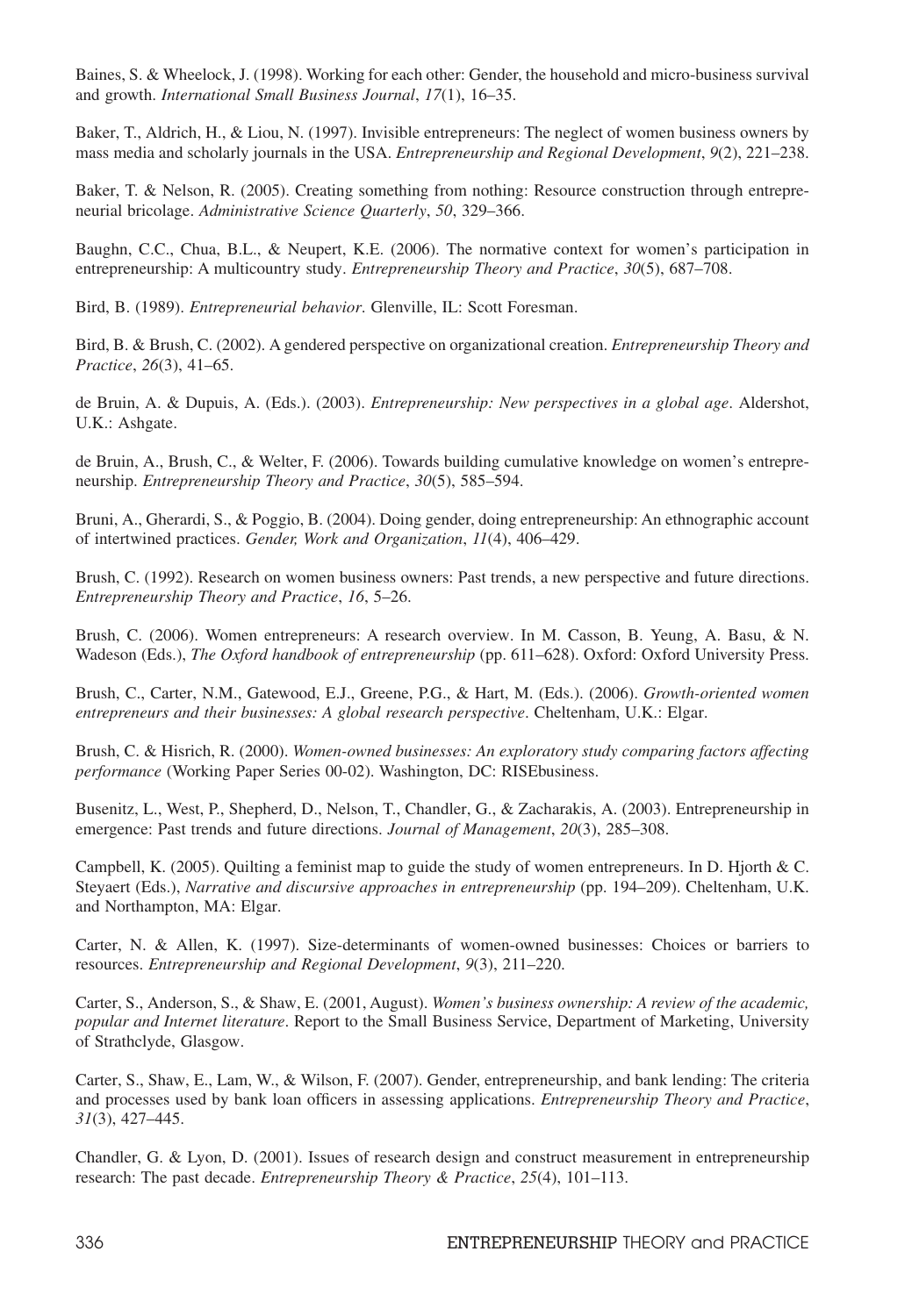Cliff, J.E. (1998). Does one size fit all? Exploring the relationship between attitudes towards growth, gender and business size. *Journal of Business Venturing*, *13*(6), 523–542.

Coleman, S. (2000). Access to capital and terms of credit: A comparison of men and women-owned small businesses. *Journal of Small Business Management*, *38*(3), 37–52.

Cowling, M. & Taylor, M. (2001). Entrepreneurial men and women: Two different species? *Small Business Economics*, *18*(3), 167–175.

Curran, J. & Blackburn, R. (2001). *Researching the small enterprise*. London; Thousand Oaks, CA; New Delhi: Sage.

Davidsson, P. (2003). The domain of entrepreneurship research: Some suggestions. In J. Katz & D. Shepherd (Eds.), *Cognitive approaches. Advances in entrepreneurship. Firm emergence and growth* (Vol. 6, pp. 315–372). Oxford: Elsevier/JAI Press.

De Carolis, D.M. & Saparito, P. (2006). Social capital, cognition, and entrepreneurial opportunities: A theoretical framework. *Entrepreneurship Theory and Practice*, *30*(1), 41–56.

Davidsson, P. & Wiklund, J. (2001). Levels of analysis in entrepreneurship research: Current research practice and suggestions for the future. *Entrepreneurship Theory and Practice*, *25*(4), 81–99.

DeTienne, D.R. & Chandler, G.N. (2007). The role of gender in opportunity identification. *Entrepreneurship Theory and Practice*, *31*(3), 365–386.

Diaz Garcia, C. (2006). *The influence of gender on small firms' resources and performance*. Unpublished doctoral dissertation, Universidad de Castilla La Mancha, Albacete, Spain.

Du Rietz, A. & Henrekson, M. (2000). Testing the female underperformance hypothesis. *Small Business Economics*, *14*, 1–10.

Eckhardt, J. & Shane, S. (2003). Opportunities and entrepreneurship. *Journal of Management*, *29*(3), 333– 349.

Elam, A. (2006). *Gender and entrepreneurship in 28 countries: A multi-level analysis using GEM data*. Unpublished dissertation, University of North Carolina.

Fay, M. & Williams, L. (1993). Gender bias and the availability of business loans. *Journal of Business Venturing*, *8*(4), 363–376.

Gartner, W. (2001). Is there an elephant in entrepreneurship? Blind assumptions in theory development. *Entrepreneurship Theory and Practice*, *25*(4), 27–37.

Gartner, W.B. (1988). Who is an entrepreneur? Is the wrong question. *American Journal of Small Business*, *12*, 11–32.

Gartner, W.B. (1995). Aspects of organizational emergence. In I. Bull, H. Thomas, & G. Willard (Eds.), *Entrepreneurship: Perspectives on theory building* (pp. 67–86). Oxford: Pergamon.

Gartner, W.B., Carter, N., & Reynolds, P. (Eds.). (2004). *The handbook of entrepreneurial dynamics: The process of organization creation*. Newbury Park, CA: Sage Series.

Gatewood, E., Carter, N.M., Brush, C.G., Greene, P.G., & Hart, M.M. (2003). *Women entrepreneurs, their ventures and the venture capital industry: An annotated bibliography*. The Diana Project, Stockholm, Sweden: ESBRI.

Gatewood, E.J., Shaver, K.G., & Gartner, W.B. (1995). A longitudinal study of cognitive factors influencing start-up behaviors and success at venture creation. *Journal of Business Venturing*, *10*(5), 371–391.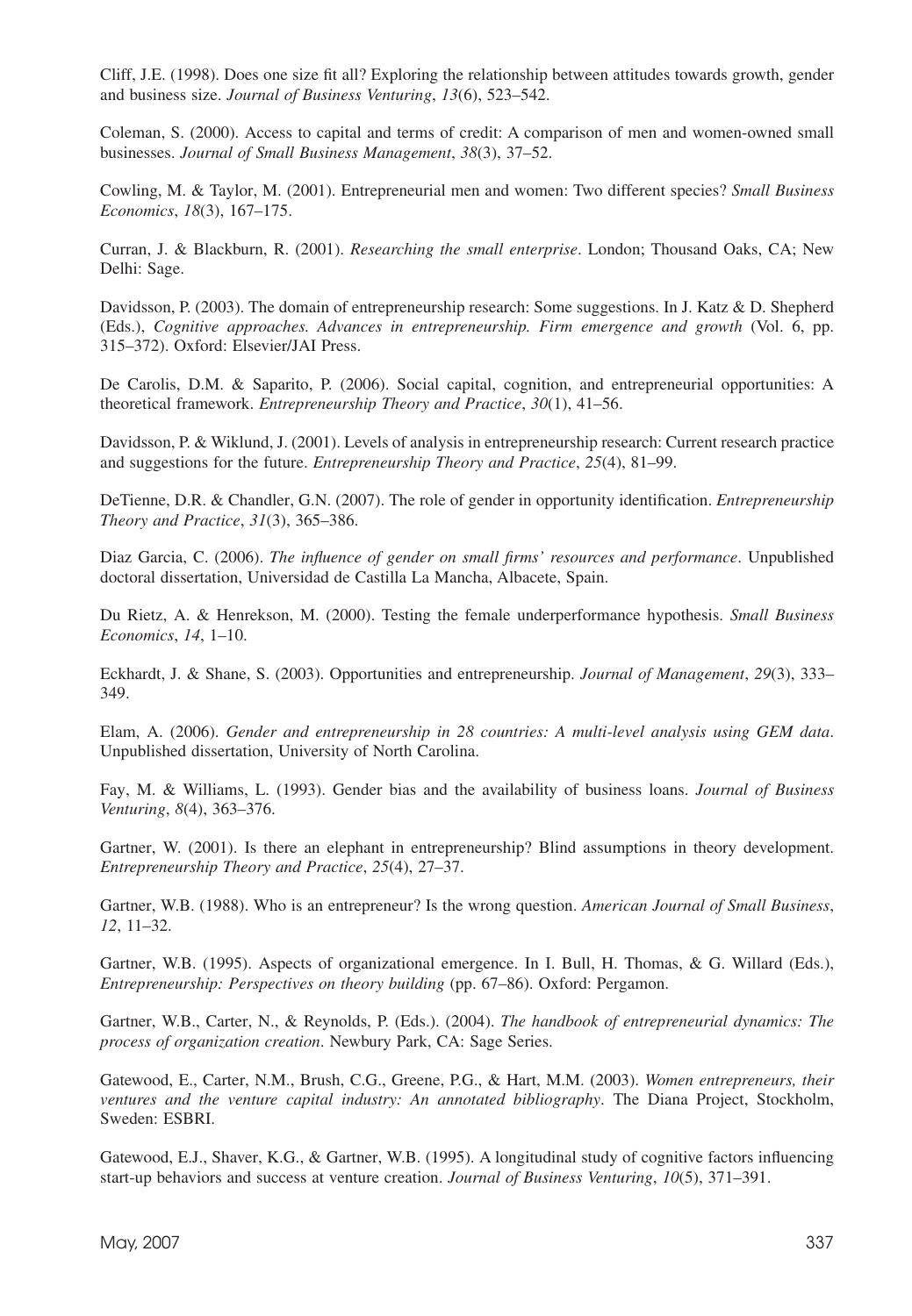Harrison, R.T. & Mason, C.M. (2007). Does gender matter? Women business angels and the supply of entrepreneurial finance. *Entrepreneurship Theory and Practice*, *31*(3), 445–472.

Hebert, R. & Link, A. (1982). *The entrepreneur: Mainstream views and a radical critique*. New York: Praeger.

Hurley, A. (1991, August). *Incorporating feminist theories into sociological theories of entrepreneurship*. Paper presented at the Annual Meetings of the Academy of Management, Miami, FL.

Jennings, J.E. & McDougald, M.S. (in press). Work-family interface experiences and coping strategies: Implications for entrepreneurship research and practice. *Academy of Management Review*.

Kalleberg, A.L. & Leicht, K.T. (1991). Gender and organizational performance: Determinants of small business survival and success. *Academy of Management Journal*, *34*(1), 136–161.

Kjellman, A. & Ehrsten, M. (2005). "A Theory of Homo Entreprenaurus." In T. Vinig & R. van der Voort (Eds.), *The emergence of entrepreneurial economics* (research on technological innovation, management and policy, 9) (pp. 211–232). Amsterdam: Elsevier.

Langowitz, N. & Minitti, M. (2007). The entrepreneurial propensity of women. *Entrepreneurship Theory and Practice*, *31*(3), 341–364.

Low, M.B. & MacMillan, I.C. (1988). Entrepreneurship: Past research and future challenges. *Journal of Management*, *14*(2), 139–161.

Manolova, T.S., Carter, N.M., Manev, I.M., & Gyoshev, B.S. (2007). The differential effect of men and women entrepreneurs' human capital and networking on growth expectancies in Bulgaria. *Entrepreneurship Theory and Practice*, *31*(3), 407–426.

Marlow, S. & Patton, D. (2005). All credit to men? Entrepreneurship, finance, and gender. *Entrepreneurship Theory and Practice*, *29*(6), 717–735.

Mason, C. & Harrison, R. (1999). Venture capital: Rationale, aims and scope. *Venture Capital*, *1*(1), 1– 46.

McManus, P.A. (2001). Women's participation in self-employment in western industrialized nations. *International Journal of Sociology*, *31*(2), 70–97.

Mirchandani, K. (1999). Feminist insight on gendered work: New directions in research on women and entrepreneurship. *Gender, Work and Organization*, *6*(4), 224–235.

Petterson, K. (2005). Masculine entrepreneurship—the Gnosjö discourse in a feminist perspective. In D. Hjorth & C. Steyaert (Eds.), *Narrative and discursive approaches in entrepreneurship* (pp. 177–193). Cheltenham, U.K. and Northampton, MA: Elgar.

Rosa, P., Carter, S., & Hamilton, D. (1996). Gender as a determinant of small business performance: Insights from a British study. *Small Business Economics*, *8*, 463–478.

Sarasvathy, S.D. (2001). Causation and effectuation: Toward a theoretical shift from economic inevitability to entrepreneurial contingency. *Academy of Management Review*, *26*(2), 243–263.

Sarasvathy, S.D. (2004). The questions we ask and the questions we care about: Reformulating some problems in entrepreneurship research. *Journal of Business Venturing*, *19*, 707–717.

Shane, S. (2003). *A general theory of entrepreneurship*. Cheltenham, U.K.: Edward Elgar.

Shane, S. & Venkataraman, S. (2000). The promise of entrepreneurship as a field of research. *Academy of Management Review*, *25*(1), 217–226.